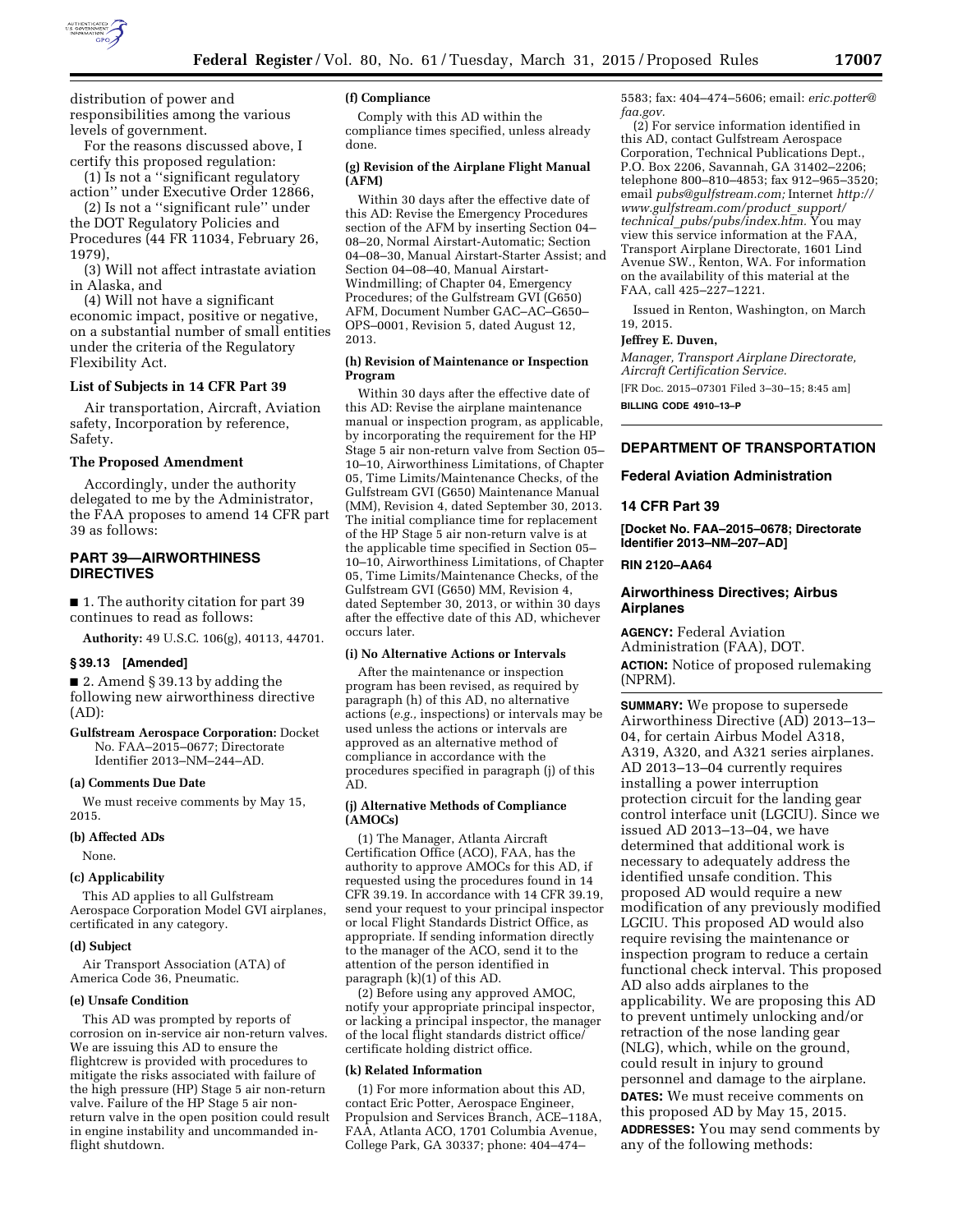• Federal eRulemaking Portal: Go to *<http://www.regulations.gov>*. Follow the instructions for submitting comments.

• Fax: 202–493–2251.

• Mail: U.S. Department of Transportation, Docket Operations, M– 30, West Building Ground Floor, Room W12–140, 1200 New Jersey Avenue SE., Washington, DC 20590.

• Hand Delivery: U.S. Department of Transportation, Docket Operations, M– 30, West Building Ground Floor, Room W12–140, 1200 New Jersey Avenue SE., Washington, DC, between 9 a.m. and 5 p.m., Monday through Friday, except Federal holidays.

For service information identified in this AD, contact Airbus, Airworthiness Office—EAS, 1 Rond Point Maurice Bellonte, 31707 Blagnac Cedex, France; telephone +33 5 61 93 36 96; fax +33 5 61 93 44 51; email *[account.airworth](mailto:account.airworth-eas@airbus.com)[eas@airbus.com;](mailto:account.airworth-eas@airbus.com)* Internet *[http://](http://www.airbus.com) [www.airbus.com](http://www.airbus.com)*. You may view this referenced service information at the FAA, Transport Airplane Directorate, 1601 Lind Avenue SW., Renton, WA. For information on the availability of this material at the FAA, call 425–227– 1221.

# **Examining the AD Docket**

You may examine the AD docket on the Internet at *[http://](http://www.regulations.gov) [www.regulations.gov](http://www.regulations.gov)* by searching for and locating Docket No. FAA–2015– 0678; or in person at the Docket Management Facility between 9 a.m. and 5 p.m., Monday through Friday, except Federal holidays. The AD docket contains this proposed AD, the regulatory evaluation, any comments received, and other information. The street address for the Docket Operations office (telephone 800–647–5527) is in the **ADDRESSES** section. Comments will be available in the AD docket shortly after receipt.

# **FOR FURTHER INFORMATION CONTACT:**

Sanjay Ralhan, Aerospace Engineer, International Branch, ANM–116, Transport Airplane Directorate, FAA, 1601 Lind Avenue SW., Renton, WA 98057–3356; telephone 425–227–1405; fax 425–227–1149.

### **SUPPLEMENTARY INFORMATION:**

### **Comments Invited**

We invite you to send any written relevant data, views, or arguments about this proposed AD. Send your comments to an address listed under the **ADDRESSES** section. Include ''Docket No. FAA–2015–0678; Directorate Identifier 2013–NM–207–AD'' at the beginning of your comments. We specifically invite comments on the overall regulatory, economic, environmental, and energy

aspects of this proposed AD. We will consider all comments received by the closing date and may amend this proposed AD based on those comments.

We will post all comments we receive, without change, to *[http://](http://www.regulations.gov) [www.regulations.gov,](http://www.regulations.gov)* including any personal information you provide. We will also post a report summarizing each substantive verbal contact we receive about this proposed AD.

# **Discussion**

On June 14, 2013, we issued AD 2013–13–04, Amendment 39–17492 (78 FR 41286, July 10, 2013). AD 2013–13– 04 requires actions intended to address an unsafe condition on certain Airbus Model A318, A319, A320, and A321 series airplanes. Since we issued AD 2013–13–04, Amendment 39–17492 (78 FR 41286, July 10, 2013), the European Aviation Safety Agency (EASA), which is the Technical Agent for the Member States of the European Community, has issued EASA Airworthiness Directive 2013–0202, dated September 5, 2013 (referred to after this as the Mandatory Continuing Airworthiness Information, or ''the MCAI''), to correct an unsafe condition for Airbus Model A318–111, –112, –121, and –122 airplanes; Model A319–111, –112, –113, –114, –115, –131, –132, and –133 airplanes; Model A320–211, –212, –214, –231, –232, and –233 airplanes; and Model A321–111, –112, –131, –211, –212, –213, –231, and –232 airplanes. The MCAI states:

After a push back from the gate, an A320 aeroplane was preparing to initiate taxi, when an uncommanded nose landing gear (NLG) retraction occurred, causing the nose of the aeroplane to hit the ground. Investigations revealed that the retraction was caused by a combination of a power interruption to Landing Gear Control and Interface Units (LGCIU) and an internal hydraulic leak through the landing gear (LG) selector valve 40GA.

Deeper investigations have revealed that LGCIU power interruption appears during engine start at each flight. Even though no incident has been reported in service, it has been determined that a non-compliance to the safety objective exists when combined with a dormant single failure of the selector valve seal leaking.

This condition, if not corrected, could lead to further incidents of untimely unlocking and/or retraction of the NLG which, while on the ground, could result in injury to ground personnel and damage to the aeroplane.

To address the possible hydraulic leak of the LG selector valve, EASA issued AD 2007– 0065 [*[http://ad.easa.europa.eu/blob/easa](http://ad.easa.europa.eu/blob/easa_ad_2007_0065.pdf/AD_2007-0065)*\_ *ad*\_*2007*\_*[0065.pdf/AD](http://ad.easa.europa.eu/blob/easa_ad_2007_0065.pdf/AD_2007-0065)*\_*2007-0065]* currently at Revision 2.

To address the risk of untimely unlocking and/or retraction of the NLG, EASA issued AD 2011–0202 [*[http://ad.easa.europa.eu/](http://ad.easa.europa.eu/blob/easa_ad_2011_0202.pdf/AD_2011-0202) blob/easa*\_*ad*\_*2011*\_*[0202.pdf/AD](http://ad.easa.europa.eu/blob/easa_ad_2011_0202.pdf/AD_2011-0202)*\_*2011-0202]*  to require installation of a power interruption protection circuit to the LGCIU and

accomplishment of associated modifications. Since that [EASA] AD was issued, it has been discovered that additional work is necessary to adequately correct this unsafe condition and consequently, Airbus issued Service Bulletin (SB) A320–32–1346 to Revision 05. An update of the maintenance programme is required as well, following the required modification.

For the reasons described above, this [EASA] AD retains the requirements of EASA AD 2011–0202, which is superseded, and requires certain additional actions, as defined in the revised Airbus SB, as applicable to aeroplane model, and an update of the approved maintenance programme.

The additional actions include a new modification of any previously modified LGCIU, and reducing a certain functional check interval. This proposed AD also adds airplanes on which Airbus modification 37866 has been embodied in production to the applicability. You may examine the MCAI in the AD docket on the Internet at *[http://](http://www.regulations.gov) [www.regulations.gov](http://www.regulations.gov)* by searching for and locating Docket No. FAA–2015– 0678.

# **Related Service Information Under 1 CFR Part 51**

Airbus has issued Service Bulletin A320–32–1346, Revision 05, dated January 13, 2012. The service information describes procedures for modifying the LGCIU. The actions described in this service information are intended to correct the unsafe condition identified in the MCAI. This service information is reasonably available; see **ADDRESSES** for ways to access this service information.

# **FAA's Determination and Requirements of This Proposed AD**

This product has been approved by the aviation authority of another country, and is approved for operation in the United States. Pursuant to our bilateral agreement with the State of Design Authority, we have been notified of the unsafe condition described in the MCAI and service information referenced above. We are proposing this AD because we evaluated all pertinent information and determined an unsafe condition exists and is likely to exist or develop on other products of these same type designs.

# **Costs of Compliance**

We estimate that this proposed AD affects 851 airplanes of U.S. registry.

The actions required by AD 2013–13– 04, Amendment 39–17492 (78 FR 41286, July 10, 2013), take about 48 work-hours per product, at an average labor rate of \$85 per work-hour. Required parts will cost about \$8,220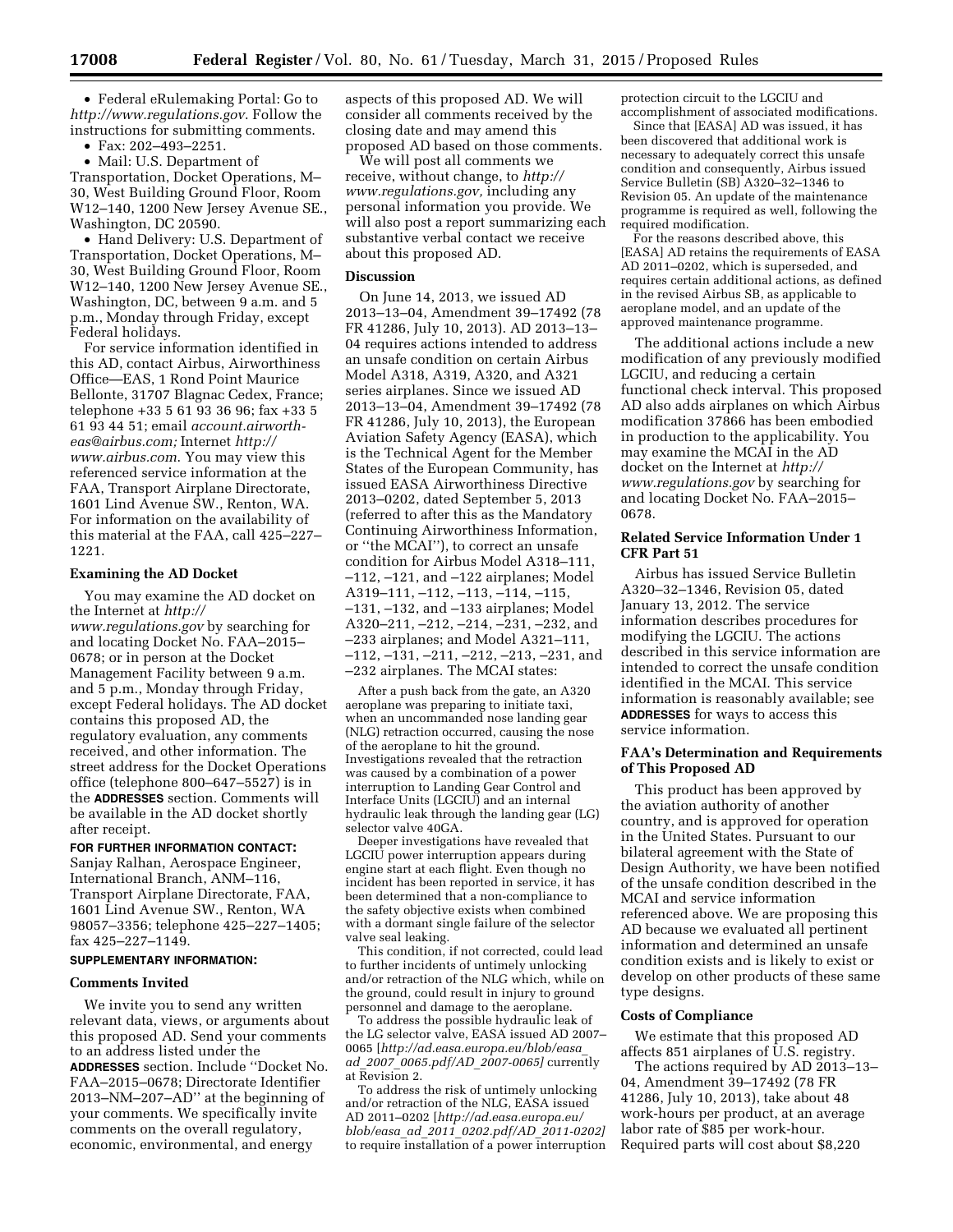per product. Based on these figures, the estimated cost of the actions that are required by AD 2013–13–04 is \$12,300 per product.

We estimate that it would take about 46 work-hours per product to comply with the new modification in this proposed AD. The average labor rate is \$85 per work-hour. Required parts would cost about \$9,650 per product. Based on these figures, we estimate the cost of the new modification on U.S. operators to be \$11,539,560 or \$13,560 per product.

We estimate that it would take about 1 work-hour per product to revise the maintenance or inspection program in this proposed AD. The average labor rate is \$85 per work-hour. Based on these figures, we estimate the cost of revising the maintenance program on U.S. operators to be \$72,335 or \$85 per product.

### **Authority for This Rulemaking**

Title 49 of the United States Code specifies the FAA's authority to issue rules on aviation safety. Subtitle I, section 106, describes the authority of the FAA Administrator. ''Subtitle VII: Aviation Programs,'' describes in more detail the scope of the Agency's authority.

We are issuing this rulemaking under the authority described in ''Subtitle VII, Part A, Subpart III, Section 44701: General requirements.'' Under that section, Congress charges the FAA with promoting safe flight of civil aircraft in air commerce by prescribing regulations for practices, methods, and procedures the Administrator finds necessary for safety in air commerce. This regulation is within the scope of that authority because it addresses an unsafe condition that is likely to exist or develop on products identified in this rulemaking action.

### **Regulatory Findings**

We determined that this proposed AD would not have federalism implications under Executive Order 13132. This proposed AD would not have a substantial direct effect on the States, on the relationship between the national Government and the States, or on the distribution of power and responsibilities among the various levels of government.

For the reasons discussed above, I certify this proposed regulation:

1. Is not a ''significant regulatory action'' under Executive Order 12866;

2. Is not a ''significant rule'' under the DOT Regulatory Policies and Procedures (44 FR 11034, February 26, 1979);

3. Will not affect intrastate aviation in Alaska; and

4. Will not have a significant economic impact, positive or negative, on a substantial number of small entities under the criteria of the Regulatory Flexibility Act.

### **List of Subjects in 14 CFR Part 39**

Air transportation, Aircraft, Aviation safety, Incorporation by reference, Safety.

## **The Proposed Amendment**

Accordingly, under the authority delegated to me by the Administrator, the FAA proposes to amend 14 CFR part 39 as follows:

# **PART 39—AIRWORTHINESS DIRECTIVES**

■ 1. The authority citation for part 39 continues to read as follows:

**Authority:** 49 U.S.C. 106(g), 40113, 44701.

#### **§ 39.13 [Amended]**

■ 2. The FAA amends § 39.13 by removing Airworthiness Directive (AD) 2013–13–04, Amendment 39–17492 (78 FR 41286, July 10, 2013), and adding the following new AD:

**Airbus:** Docket No. FAA–2015–0678; Directorate Identifier 2013–NM–207–AD.

#### **(a) Comments Due Date**

We must receive comments by May 15, 2015.

#### **(b) Affected ADs**

This AD replaces AD 2013–13–04, Amendment 39–17492 (78 FR 41286, July 10, 2013).

#### **(c) Applicability**

(1) This AD applies to Airbus Model A318– 111, –112, –121, and –122 airplanes; Model A319–111, –112, –113, –114, –115, –131, –132, and –133 airplanes; Model A320–211, –212, –214, –231, –232, and –233 airplanes; and Model A321–111, –112, –131, –211, –212, –213, –231, and –232 airplanes; certificated in any category; all manufacturer serial numbers.

#### **(d) Subject**

Air Transport Association (ATA) of America Code 32, Landing Gear.

#### **(e) Reason**

This AD was prompted by a determination that additional work is necessary to adequately address the identified unsafe condition. We are issuing this AD to prevent untimely unlocking and/or retraction of the nose landing gear (NLG), which, while on the ground, could result in injury to ground personnel and damage to the airplane.

#### **(f) Compliance**

Comply with this AD within the compliance times specified, unless already done.

#### **(g) Retained Modification**

This paragraph restates the requirements of paragraph (g) of AD 2013–13–04, Amendment 39–17492 (78 FR 41286, July 10, 2013). For all airplanes except airplanes on which Airbus modification 37866 has been embodied in production: At the applicable compliance time specified in paragraph (g)(1) or (g)(2) of this AD: Install a power interruption protection circuit for the landing gear control interface unit (LGCIU), in accordance with the Accomplishment Instructions of Airbus Service Bulletin A320– 32–1346, Revision 04, including Appendices 01 and 02, dated April 22, 2011 (for Model A318, A319, A320, and A321 series airplanes other than the Model A319CJ (corporate jet) airplanes); or Airbus Service Bulletin A320– 32–1349, Revision 03, including Appendix 1, dated October 5, 2011 (for Model A319CJ (corporate jet) airplanes).

(1) For airplanes that have embodied Airbus Modification 38947 specified in Airbus Service Bulletin A320–32–1348 during production or in service: Within 72 months after August 14, 2013 (the effective date of AD 2013–13–04, Amendment 39– 17492 (78 FR 41286, July 10, 2013)).

(2) For all airplanes other than those identified in paragraph (g)(1) of this AD: Within 60 months after August 14, 2013 (the effective date of AD 2013–13–04, Amendment 39–17492 (78 FR 41286, July 10, 2013)).

#### **(h) Retained Re-Identification of Identification Plates**

This paragraph restates the requirements of paragraph (h) of AD 2013–13–04, Amendment 39–17492 (78 FR 41286, July 10, 2013). For airplanes on which the installation required by paragraph (g) of this AD has been done before August 14, 2013 (the effective date of AD 2013–13–04, Amendment 39– 17492 (78 FR 41286, July 10, 2013)) using Airbus Service Bulletin A320–32–1346, dated December 4, 2008 (for Model A318, A319, A320, and A321 series airplanes other than Model A319CJ (corporate jet) airplanes): Within the applicable times specified in paragraphs (g)(1) and (g)(2) of this AD, reidentify the identification plates, in accordance with the Accomplishment Instructions of Airbus Service Bulletin A320– 32–1346, Revision 04, including Appendices 01 and 02, dated April 22, 2011 (for Model A318, A319, A320, and A321 series airplanes other than Model A319CJ (corporate jet) airplanes).

### **(i) New Modification**

For airplanes identified in paragraphs  $(i)(1)$ ,  $(i)(2)$ , and  $(i)(3)$  of this AD except airplanes on which Airbus modification 37866 has been embodied in production: Modify the LGCIU at the applicable time specified in paragraph (i)(1), (i)(2), or (i)(3) of this AD, in accordance with the Accomplishment Instructions of Airbus Service Bulletin A320–32–1346, Revision 05, dated January 13, 2012, or Airbus Service Bulletin A320–32–1349, Revision 03, including Appendix 1, dated October 5, 2011 (for Model A319CJ (corporate jet) airplanes). Accomplishing the modification in this paragraph terminates the actions required by paragraphs (g) and (h) of this AD.